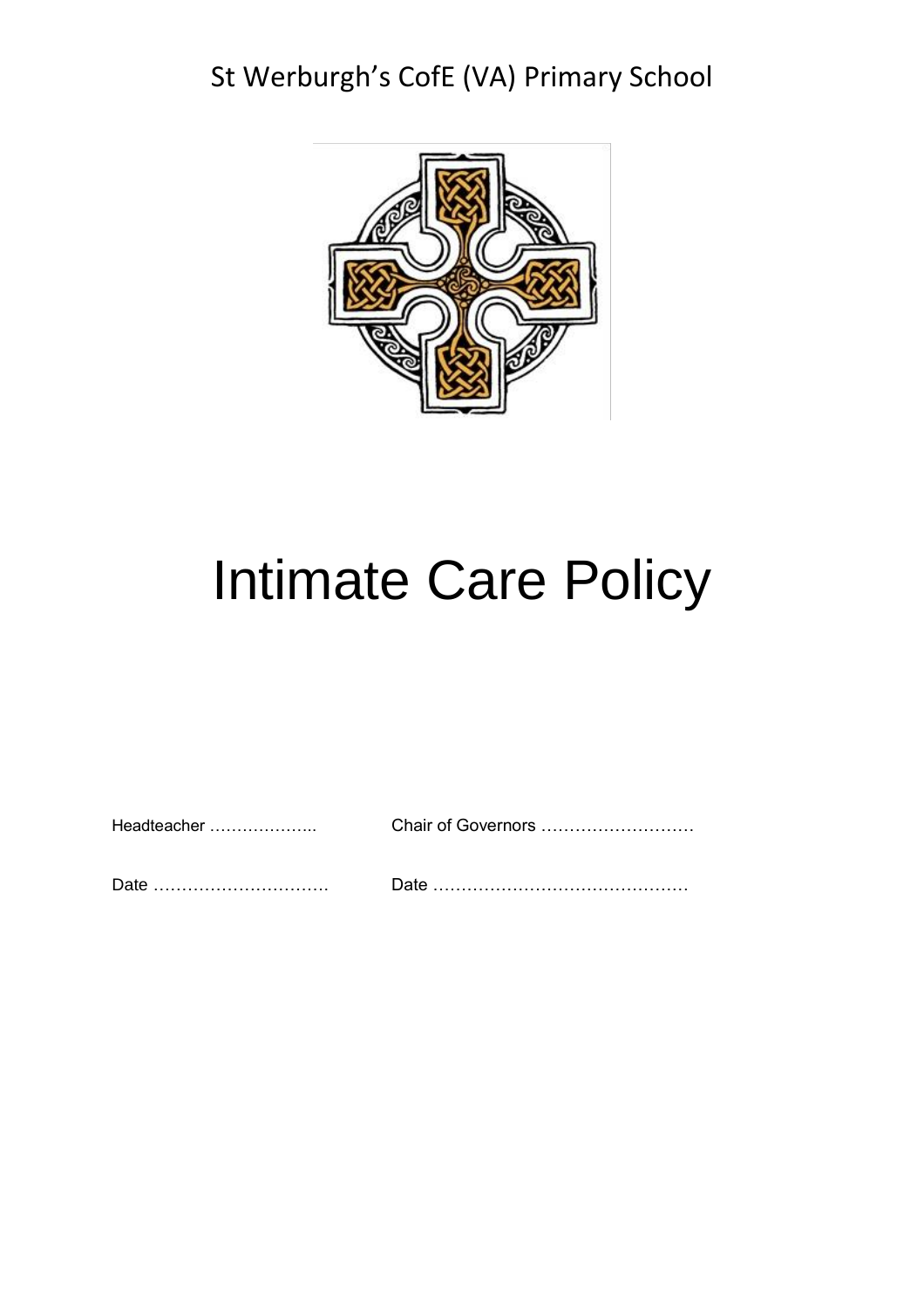### **Contents:**

#### [Statement of intent](#page-2-0)

- 1. [Legal framework](#page-3-0)
- 2. [Definitions](#page-3-0)
- 3. [Health and safety](#page-4-0)
- 4. [Staff and facilities](#page-5-0)
- 5. [School responsibilities](#page-6-0)
- 6. [Parental responsibilities](#page-7-0)
- 7. Safeguarding
- 8. [Swimming](#page-8-0)
- 9. [Offsite visits](#page-8-0)
- 10. [Policy review](#page-8-0)

#### Appendices

- a) [Record of Intimate Care Intervention](#page-9-0)
- b) [Toilet Management Plan](#page-10-0)
- c) [Agreement between Pupil and Personal Assistant](#page-11-0)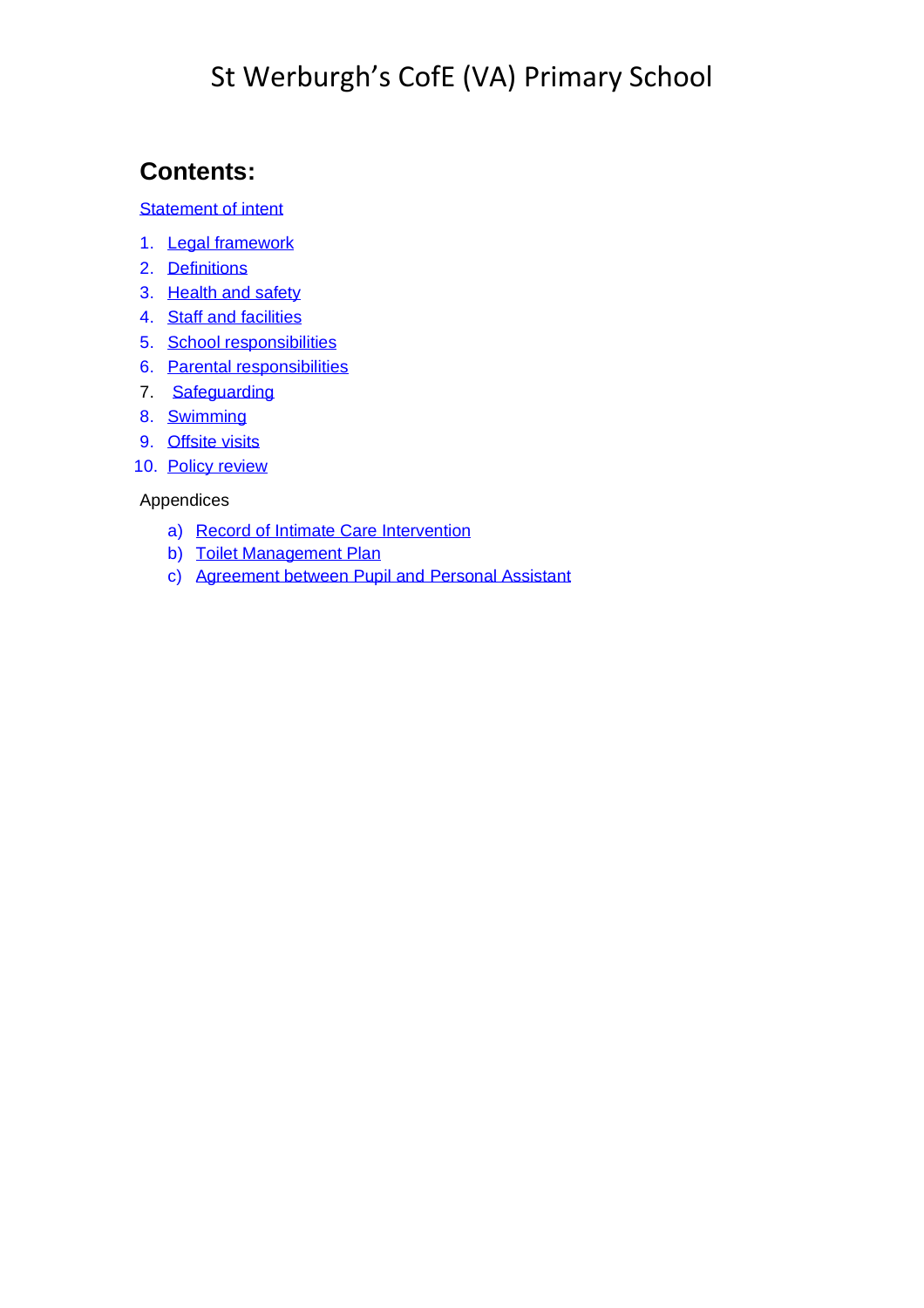#### <span id="page-2-0"></span>**Statement of intent**

St Werburgh's Primary School takes the health and wellbeing of its pupils very seriously. As described in the Supporting Pupils with Medical Conditions Policy, the school aims to support pupils with physical disabilities and illnesses to enable them to have a full and rich academic life whilst at school.

The governing board recognises its duties and responsibilities in relation to the Equality Act 2010, which states that any pupil with an impairment affecting their ability to carry out normal day-to-day activities must not be discriminated against.

Pupils will always be treated with care and respect when intimate care is given, and no pupil will be left feeling embarrassed.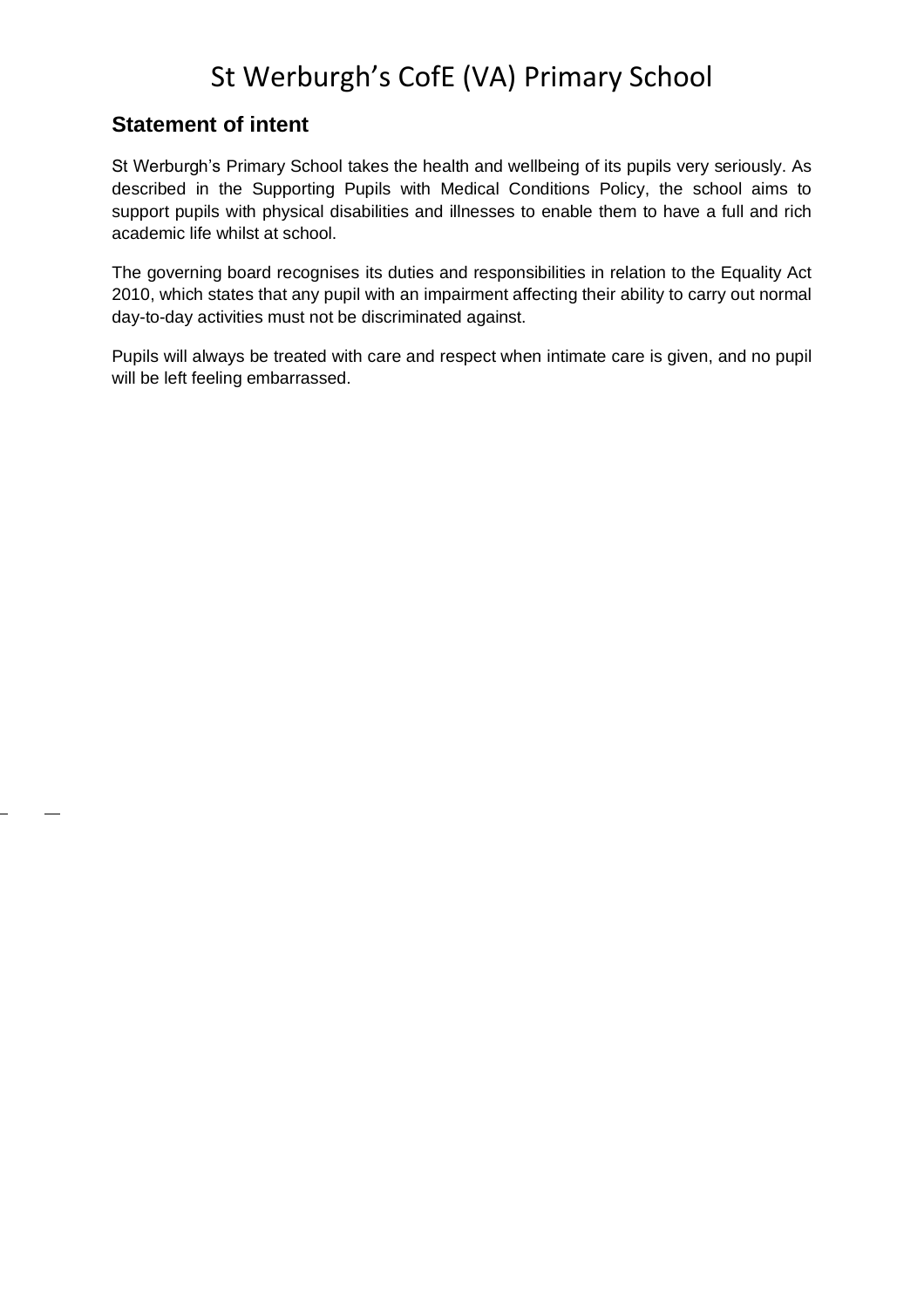#### <span id="page-3-0"></span>**1. Legal framework**

- 1.1. This policy has due regard to relevant legislation and guidance, including, but not limited to, the following:
	- Children and Families Act 2014
	- Education Act 2011
	- Health Act 2006
	- Equality Act 2010
	- DfE (2019) 'Keeping children safe in education'
- 1.2. This policy will be implemented in conjunction with the school's:
	- Bodily Fluid Hygiene Policy
	- Health and Safety Policy
	- Supporting Pupils with Medical Conditions Policy
	- First Aid Policy
	- Child Protection and Safeguarding Policy
	- Staff Code of Conduct
	- Whistleblowing Policy
	- Administering Medication Policy

#### **2. Definitions**

- 2.1. For the purpose of this policy, intimate care is defined as any care which may involve the following:
	- Washing
	- Touching
	- Carrying out an invasive procedure
	- Changing a child who has soiled themselves
	- Providing oral care
	- Feeding
	- Assisting in toilet issues
	- Providing comfort to an upset or distressed pupil
- 2.2. Intimate care tasks are associated with bodily functions, body products and personal hygiene that demand direct or indirect contact with, or exposure of, the genitals.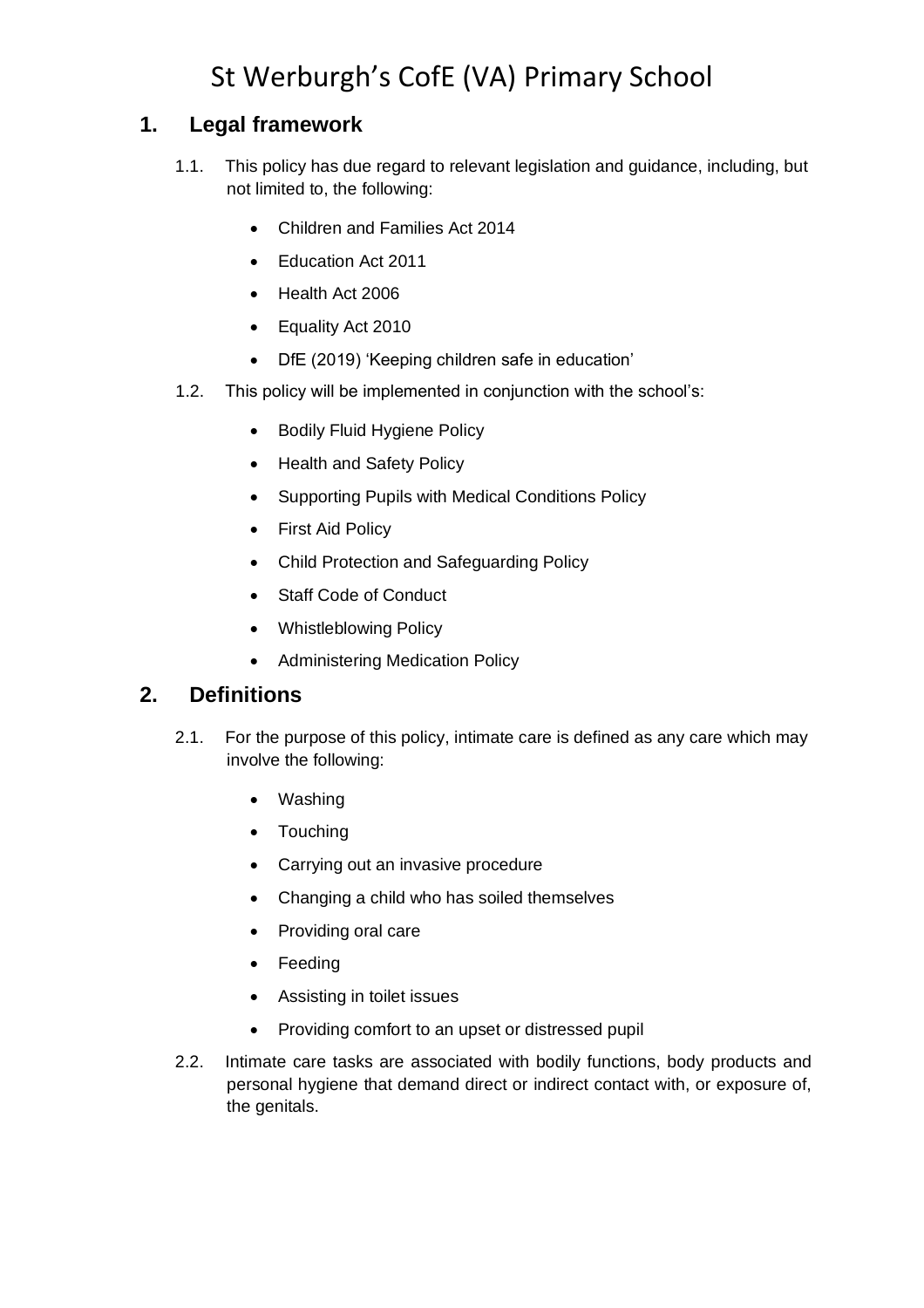- <span id="page-4-0"></span>2.3. Examples of intimate care include support with dressing and undressing (underwear), changing incontinence pads, nappies or medical bags such as colostomy bags, menstrual hygiene, helping someone use the toilet, or washing intimate parts of the body.
- 2.4. Pupils may be unable to meet their own care needs for a variety of reasons and will require regular support.

#### **3. Health and safety**

- 3.1. The Health and Safety Policy lays out specific requirements for cleaning and hygiene, including how to deal with spillages, vomit and other bodily fluids.
- 3.2. Any member of staff that is required to assist a pupil with changing a medical bag will be trained to do so and will carry out the procedure in accordance with the Supporting Pupils with Medical Conditions Policy.
- 3.3. Staff will wear disposable aprons and gloves while assisting a pupil in the toilet or while changing a nappy, incontinence pad or medical bag.
- 3.4. Soiled nappies, incontinence pads and medical bags will be securely wrapped and disposed of appropriately, in line with the Bodily Fluid Hygiene Policy.
- 3.5. Where one pupil requires intimate care/toileting, nappies, incontinence pads and medical bags will be disposed of in an ordinary bin, as per health and safety guidelines.
- 3.6. Where more than one pupil requires intimate care, nappies, incontinence pads and medical bags will be disposed as follows:
	- Details of disposal process.
- 3.7. The changing area or toilet will be left clean.
- 3.8. Hot water and soap are available to wash hands.
- 3.9. Paper towels are available to dry hands.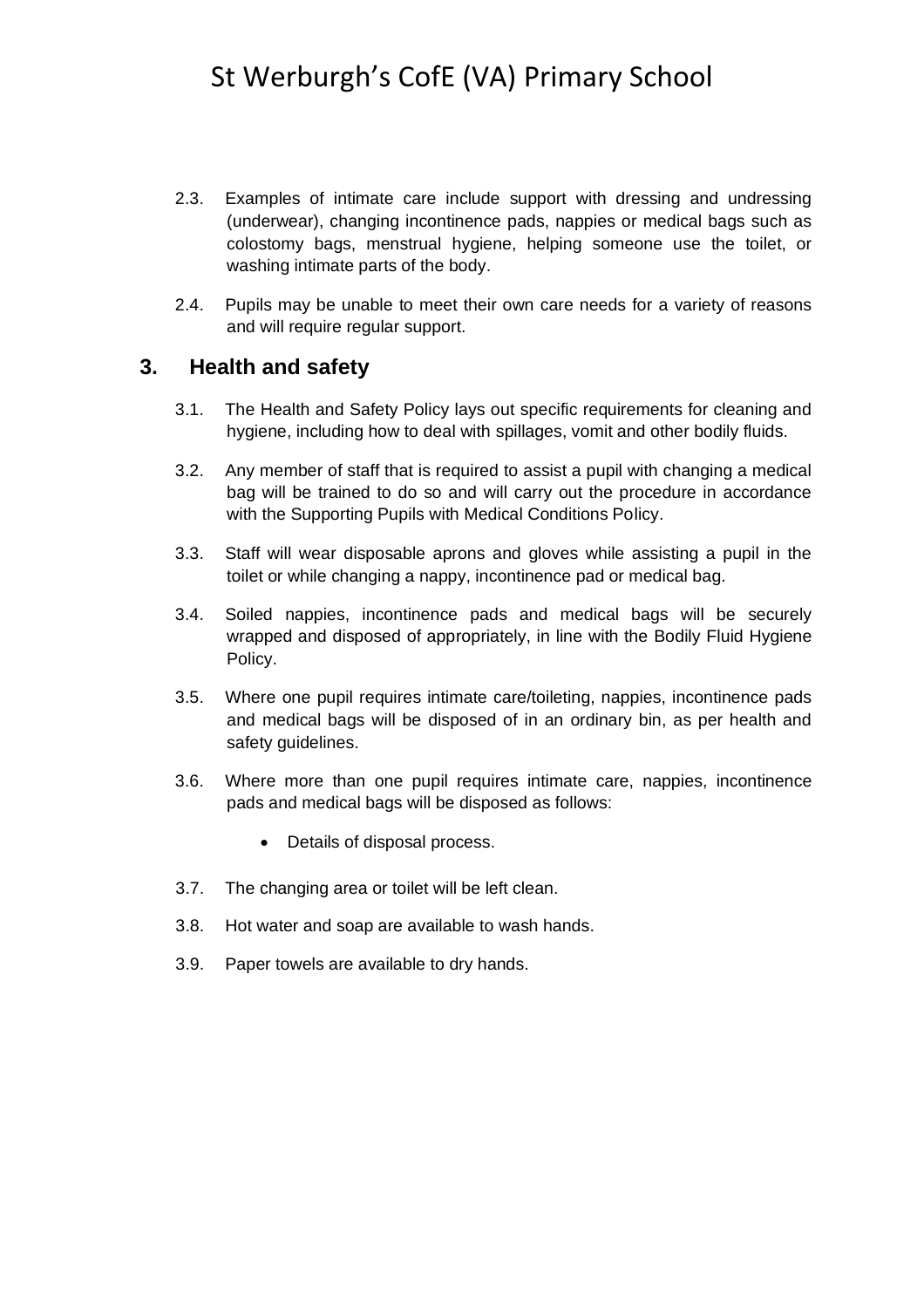#### <span id="page-5-0"></span>**4. Staff and facilities**

- 4.1. Staff members who provide intimate care are trained to do so, and are fully aware of best practice. Suitable equipment and facilities will be provided to assist pupils who need special arrangements following assessment from a physiotherapist or occupational therapist. This may include the following:
	- Adjustable bed
	- Changing mat
	- Non-slip step
	- Cupboard
	- Adapted toilet seat or commode seat
	- Hoist
	- Swivel mat
	- Disposable gloves/aprons
	- Nappies, pads and medical bags
	- Tissue rolls (for changing mat/cleansing)
	- Supply of hot water
	- Soap
	- Barrier creams
	- Antiseptic cleanser for staff
	- Antiseptic cleanser for the changing bed/mat
	- Clinical waste bag
	- Spillage kit
- 4.2. The school has one extended disabled toilet facilities with a washbasin
- 4.3. Mobile pupils will be changed while standing up.
- 4.4. Pupils who are not mobile will be changed on a purpose-built changing bed or changing mat on the floor.
- 4.5. Staff will be supported to adapt their practice in relation to the needs of individual pupils, taking into account developmental changes such as the onset of puberty or menstruation.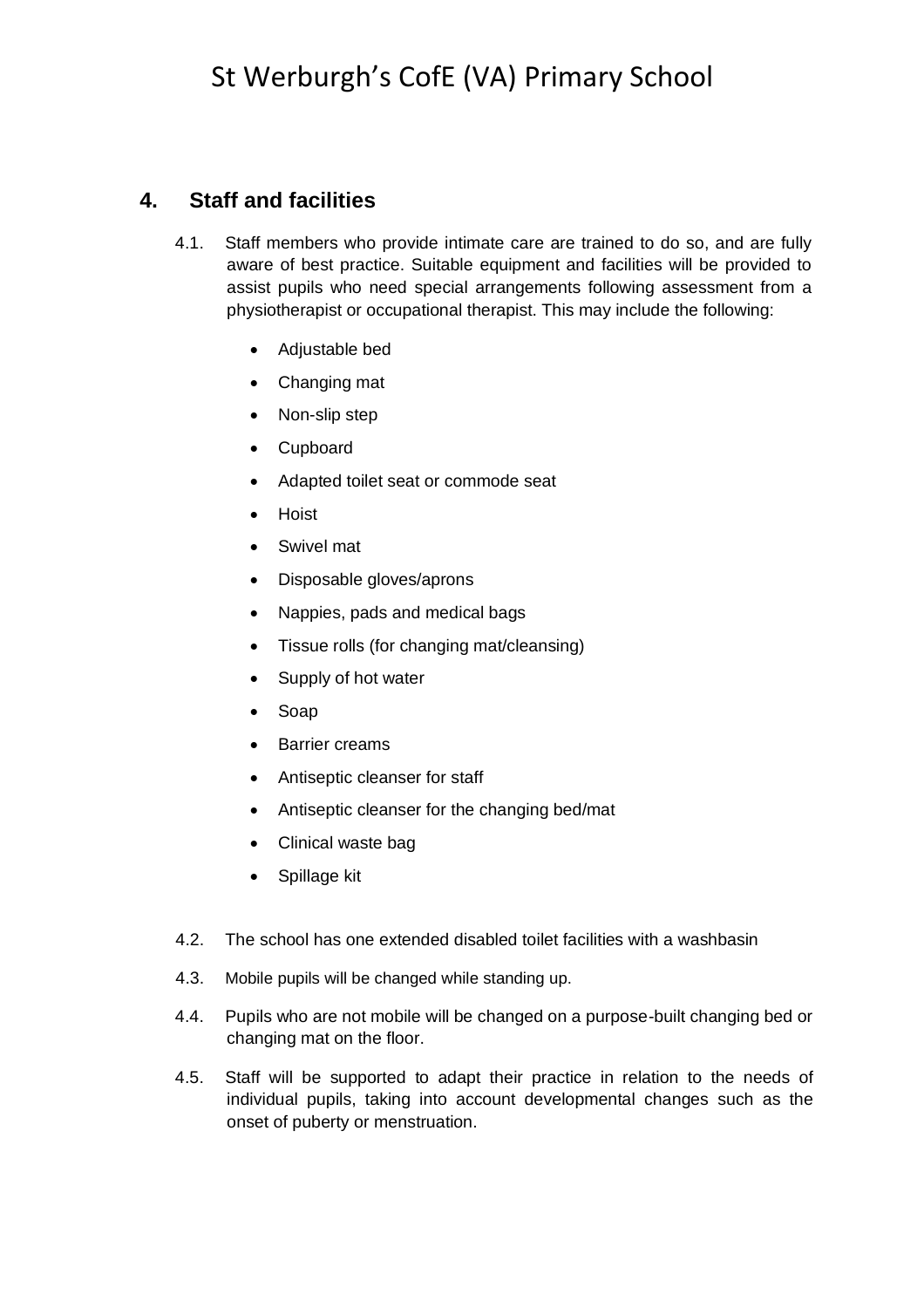#### <span id="page-6-0"></span>**5. School responsibilities**

- 5.1. Arrangements will be made with a multi-agency to discuss the personal care needs of any pupil prior to them attending the school.
- 5.2. Pupils who require intimate care will be involved in planning for their own healthcare needs wherever possible.
- 5.3. In liaison with the pupil and parents, an individual intimate care plan will be created to ensure that reasonable adjustments are made for any pupil with a health condition or disability.
- 5.4. Regular consultations will be arranged with all parents and pupils regarding toilet facilities.
- 5.5. The privacy and dignity of any pupil who requires intimate care will be respected at all times.
- 5.6. A qualified member of staff will change the pupil, or assist them in changing themselves if they become wet, or soil themselves.
- 5.7. Any pupil with wet or soiled clothing will be assisted in cleaning themselves and will be given spare clothing, nappies, pads, etc., as provided by the parents.
- 5.8. Members of staff will react to accidents in a calm and sympathetic manner.
- 5.9. Accurate records of times, staff, and any other details of incidents of intimate care will be kept with the First Aid record and they will be stored in the school office.
- 5.10. Arrangements will be made for how often the pupil should be routinely changed if the pupil is in school for a full day, and the pupil will be changed by a designated member of staff.
- 5.11. A minimum number of changes will be agreed.
- 5.12. The family's cultural practices will always be taken into account for cases of intimate care.
- 5.13. Where possible, only same-sex intimate care will be carried out.
- 5.14. Parents will be contacted if the pupil refuses to be changed, or becomes distressed during the process.
- 5.15. Excellent standards of hygiene will be maintained at all times when carrying out intimate care.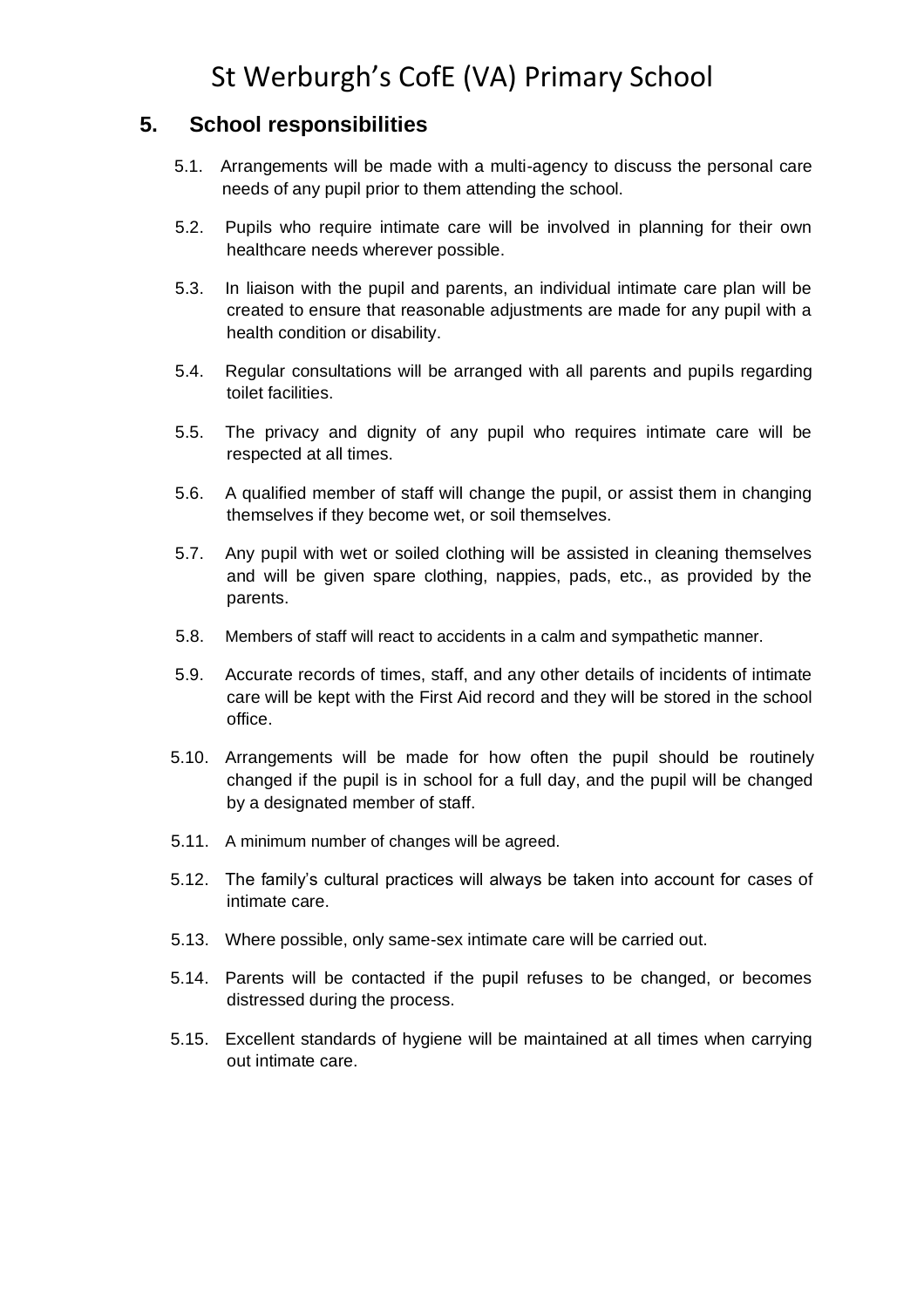#### <span id="page-7-0"></span>**6. Parental responsibilities**

- 6.1. Parents will change their child, or assist them in going to the toilet, at the latest possible time before coming to school.
- 6.2. Parents will provide spare nappies, incontinence pads, medical bags, wet wipes and a change of clothing in case of accidents.
- 6.3. A copy of this policy will be read and signed by parents to ensure that they understand the policies and procedures surrounding intimate care.
- 6.4. Parents will inform the school should their child have any marks/rashes.
- 6.5. Parents will come to an agreement with staff in determining how often their child will need to be changed, and who will do the changing.

#### **7. Safeguarding**

- 7.1. Intimate care is a regulated activity; therefore, only members of staff who have an enhanced DBS certificate with a barred list check are permitted to undertake intimate care duties.
- 7.2. Wherever possible, staff involved in intimate care will not be involved in the delivery of sex education to the pupils in their care as an extra safeguard to both staff and pupils involved.
- 7.3. Individual intimate care plans will be drawn up for pupils as appropriate to suit the circumstances of the pupil.
- 7.4. Each pupil's right to privacy will be respected. Careful consideration will be given to each pupil's situation to determine how many carers will need to be present when the pupil requires intimate care.
- 7.5. If any member of staff has concerns about physical changes to a pupil's presentation, such as marks or bruises, they will report the concerns to the DPO immediately.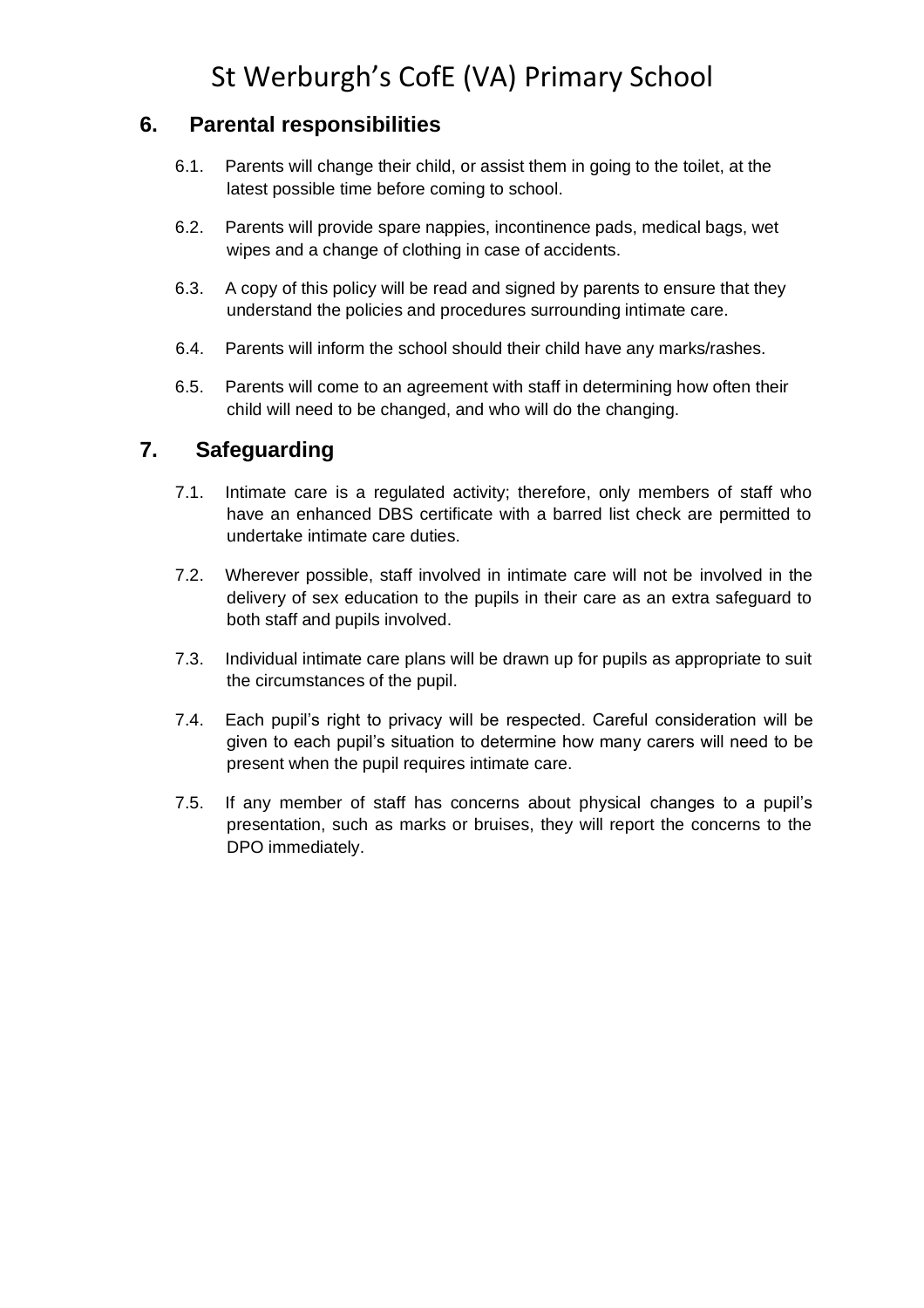#### <span id="page-8-0"></span>**8. Swimming**

- 8.1. Pupils in KS2 regularly participate in swimming lessons at Woodlands School, Allestree during these lessons, pupils are entitled to privacy when changing; however, some pupils will need to be supervised during changing.
- 8.2. Parental consent will be obtained before assisting any pupils in changing clothing before and after swimming lessons.
- 8.3. Special consideration will be taken to ensure that bullying and teasing does not occur.
- 8.4. Details of any additional arrangements will be recorded in the pupil's individual intimate care plan.

#### **9. Offsite visits**

- 9.1. Before offsite visits, including residential trips, the pupil's individual intimate plan will be amended to include procedures for intimate care whilst off the school premises.
- 9.2. Staff will apply all the procedures described in this policy during residential and off-site visits.
- 9.3. Meetings with pupils away from the school premises, where a chaperone is not present, will not be permitted, unless approval has been obtained by the headteacher.
- 9.4. Consent from a parent will be obtained and recorded prior to any offsite visit.

#### **10. Policy review**

- 10.1. This policy is reviewed every two years by the headteacher and the DSL.
- 10.2. The scheduled review date for this policy is **June 2022.**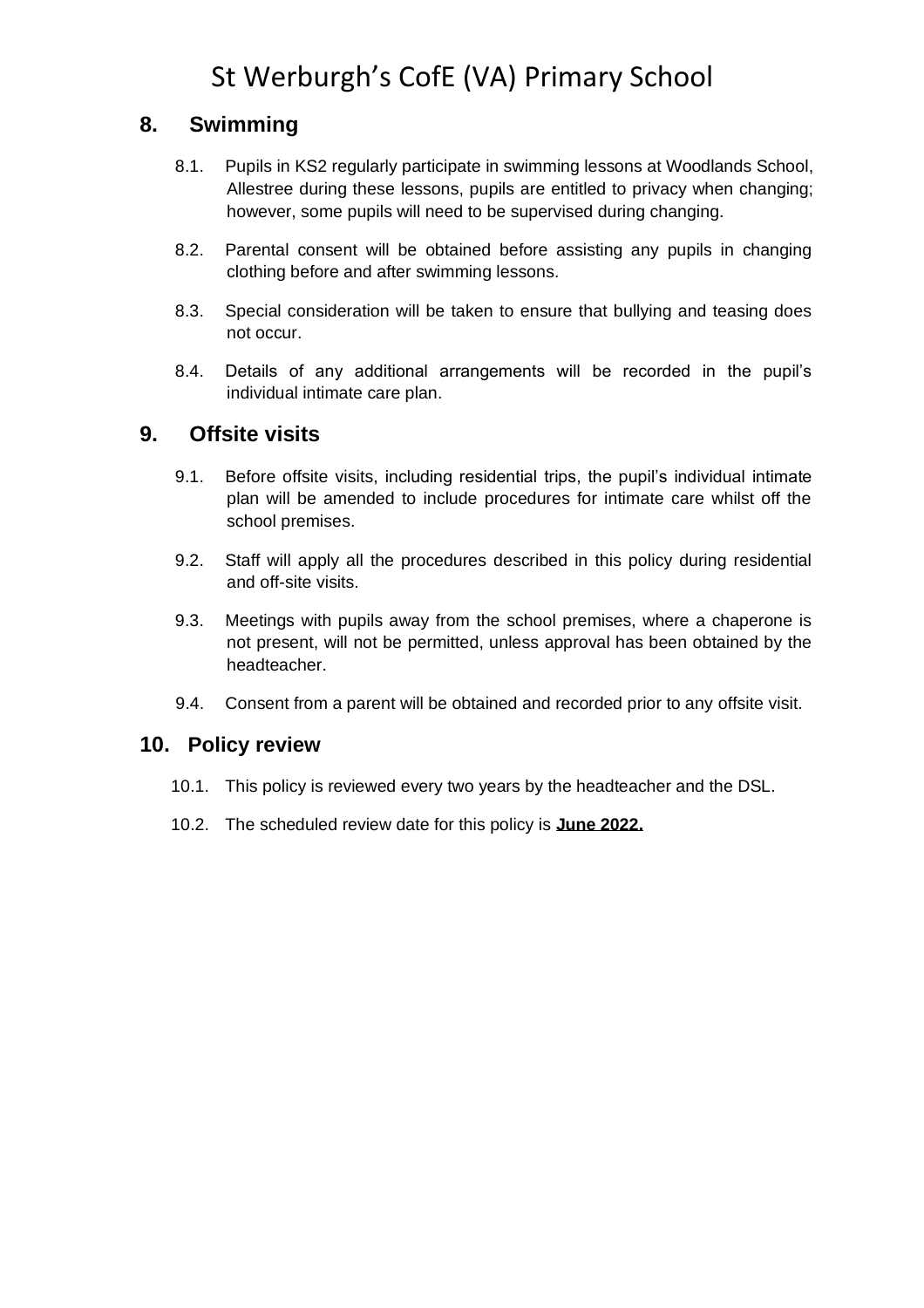### **Record of Intimate Care Intervention**

<span id="page-9-0"></span>

| Pupil's name:          |             | Class/year group: |              |                        |                         |
|------------------------|-------------|-------------------|--------------|------------------------|-------------------------|
| Name of support staff: |             |                   |              |                        |                         |
| Date:                  |             |                   | Review date: |                        |                         |
| <b>Date</b>            | <b>Time</b> | <b>Procedure</b>  |              | <b>Staff signature</b> | <b>Second signature</b> |
|                        |             |                   |              |                        |                         |
|                        |             |                   |              |                        |                         |
|                        |             |                   |              |                        |                         |
|                        |             |                   |              |                        |                         |
|                        |             |                   |              |                        |                         |
|                        |             |                   |              |                        |                         |
|                        |             |                   |              |                        |                         |
|                        |             |                   |              |                        |                         |
|                        |             |                   |              |                        |                         |
|                        |             |                   |              |                        |                         |
|                        |             |                   |              |                        |                         |
|                        |             |                   |              |                        |                         |
|                        |             |                   |              |                        |                         |
|                        |             |                   |              |                        |                         |
|                        |             |                   |              |                        |                         |

Safeguarding related policy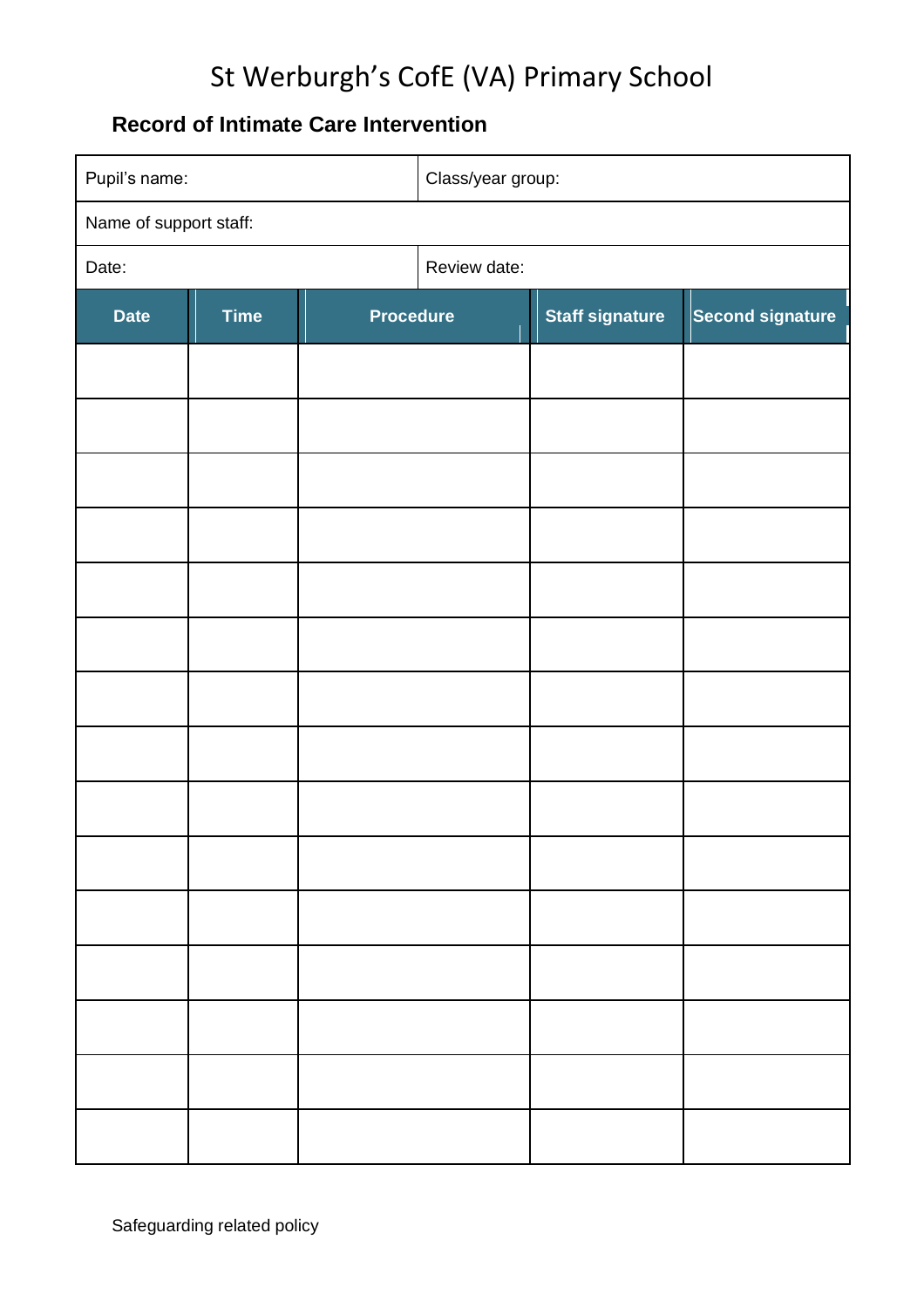### **Toilet Management Plan**

<span id="page-10-0"></span>

| Pupil's name:                        | Class/year group: |  |
|--------------------------------------|-------------------|--|
| Name of personal assistant:          |                   |  |
| Date:                                | Review date:      |  |
| Area of need                         |                   |  |
|                                      |                   |  |
|                                      |                   |  |
| Equipment required                   |                   |  |
|                                      |                   |  |
|                                      |                   |  |
|                                      |                   |  |
| Locations of suitable toilet for the |                   |  |

| <b>Support required</b> | Frequency of support <sup>'</sup> |
|-------------------------|-----------------------------------|
|                         |                                   |
|                         |                                   |
|                         |                                   |

#### **Working towards independence**

| <b>Pupil will try to</b> | <b>Personal assistant will</b> | <b>Parents will</b> | <b>Target achieved date</b> |
|--------------------------|--------------------------------|---------------------|-----------------------------|
|                          |                                |                     |                             |
|                          |                                |                     |                             |
|                          |                                |                     |                             |
|                          |                                |                     |                             |

| Signed | Parent                    |
|--------|---------------------------|
| Signed | Personal assistant        |
| Signed | Second member of staff    |
| Signed | Pupil (where appropriate) |